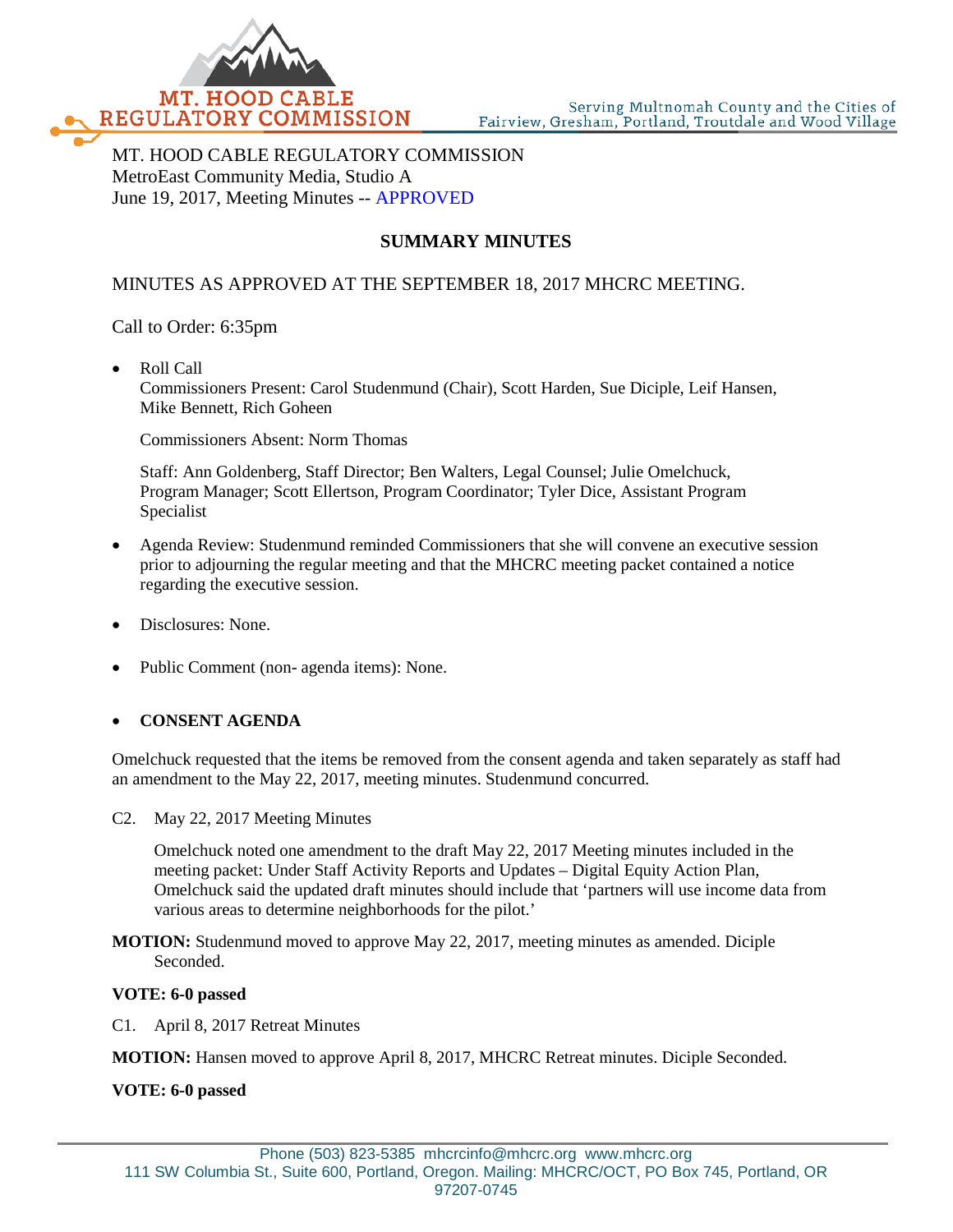# • **REGULAR AGENDA**

R1. FY17-18 MHCRC Goals & Objectives

**MOTION:** Diciple moved to accept FY17-18 MHCRC Goals and Objectives. Hansen seconded

## **VOTE: 6-0 passed**

R2. Election of MHCRC Chair and Vice Chair

**MOTION:** Studenmund nominated Thomas as Vice Chair. Diciple seconded.

## **VOTE: 6-0 passed**

**MOTION:** Diciple nominated Leif Hansen as Chair. Goheen seconded nomination.

### **VOTE: 6-0 passed**

R3. Authorize Moss Adams to conduct MHCRC FY16-17 Fund Audit

Omelchuck recommended that Moss Adams conduct the MHCRC Fund audit for FY16-17. Staff and the Commission have been pleased with Moss Adams past work. In response to a question from Bennett, Omelchuck stated that the \$13,000 audit amount is within FY17-18 budgeted amount.

**MOTION:** Hansen moved to authorize Moss Adams to conduct the MHCRC FY16-17 Fund Audit. Harden seconded.

# **VOTE: 6-0 passed**

R4. MHCRC Comments on Federal Communications Commission Docket – Net Neutrality

Goldenberg requested that the Commission authorize the MHCRC chair to sign a letter to the FCC in support of net neutrality to ensure internet is available for all users. The filing is due July 17, 2017. City Club is having a Friday Forum on the subject, and David Olson, past MHCRC staff director, is leading the discussion. Hansen asked if the Commission had taken a position on the FCC Title 2 Reclassification in the past. Goldenberg stated the MHCRC was responsible for kicking off the debate when AT&T sued the City about net neutrality type provisions in local cable agreements. The Commission has taken a very strong position in past discussions. Walters said Goldenberg and he would draft the letter, and circulate it to all Commissioners for input, prior to finalizing it for the Chair's signature.

**MOTION:** Diciple moved to authorize the MHCRC Chair to sign a letter to file in the Federal Communications Commission Docket about net neutrality, supporting the continuance of the current FCC rules and reflecting the MHCRC's past history on this matter. Hansen seconded.

### **VOTE: 5 ayes-1 abstention passed**

- **Staff Activity Reports and Updates** 
	- FCC proceedings

Goldenberg stated that the FCC is very active under the new Chairman. The FCC has shown lots of interest in wireless deployment. The City of Portland joined the coalition to fill comments to a petition from Mobility to ask the FCC make rulings on two new filings; one on wireline services and one on wireless services. Reply comments are due July 10, 2017. The majority of FCC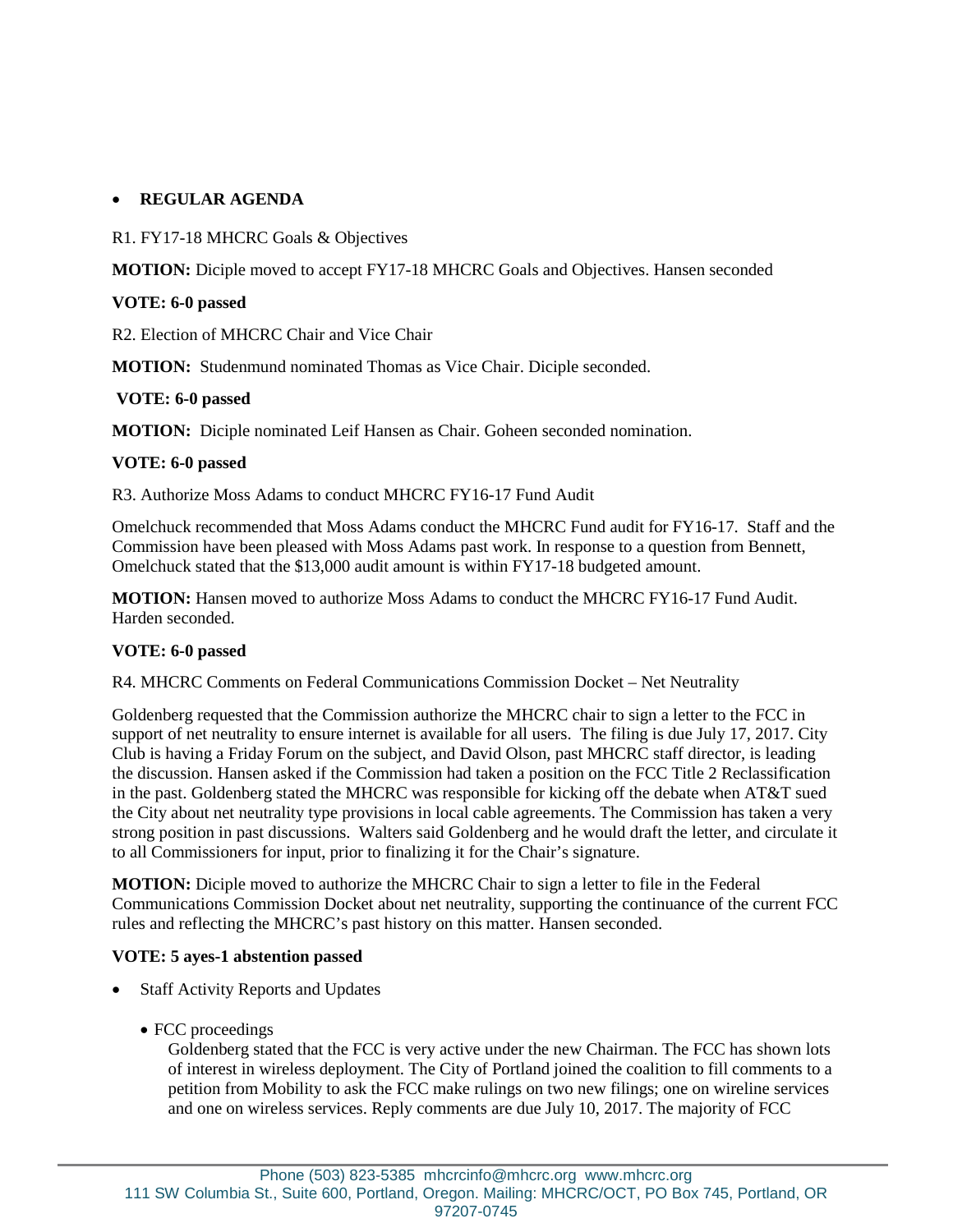activity is about wireless deployment and local government rights. In response to a question from Bennett about any rules related to regulating spectrum frequencies, Goldenberg stated that the wireless dockets are mostly about level of municipal authority over use of right-of-way and cityowned assets by wireless companies.

• Federal legislative updates

Goldenberg stated that a new bill was introduced regarding availability of a person's browser activity, sponsored by Marcia Blackburn. There's also a potential federal bill that would address issues of privacy.

- 2017 Oregon legislative session **Goldenberg**
- FY17-18 Budget process/information Omelchuck stated the MHCRC FY17-18 Fund Budget has been presented and approved by all jurisdictions.
- TechSmart Initiative

Omelchuck stated that the first Pacific Research & Evaluation TechSmart progress report was mailed to Commissioners. Staff planned to have a work session in July or August to review the report and answer any Commissioner questions. PRE will also attend.

• Digital Equity Action Plan (DEAP)

Omelchuck said she will present a first-year update to the Portland City Council July 26, 2017, and to the Multnomah County Commission July 27, 2017. Commissioners are invited to attend the presentations.

- Frontier Potential Non-Compliance: Annual Report & Customer Service Standards Ellertson stated that for the last two quarters, Frontier did not meet two of the Customer Service Standards. Ellertson has met with Frontier's Government Relations Officer and staff plans to move forward with a formal non-compliance notice for an opportunity to cure the alleged violation.
- Committee Reports
	- Finance Committee: None.
	- Grant Committee: None.
	- Community Ascertainment Committee: None.
	- Open Signal Board Appointee: Diciple noted that Open Signal's revenues are over and above expectations.
	- MetroEast Board Appointee: None.
- New business; Commissioner Open Comment

Diciple is aware of an experience a person had who was trying to get CenturyLink service and CenturyLink asked for the person's social security number to sign up for service. The person declined to provide it and CenturyLink said the SSN was not needed to complete the transaction. Diciple